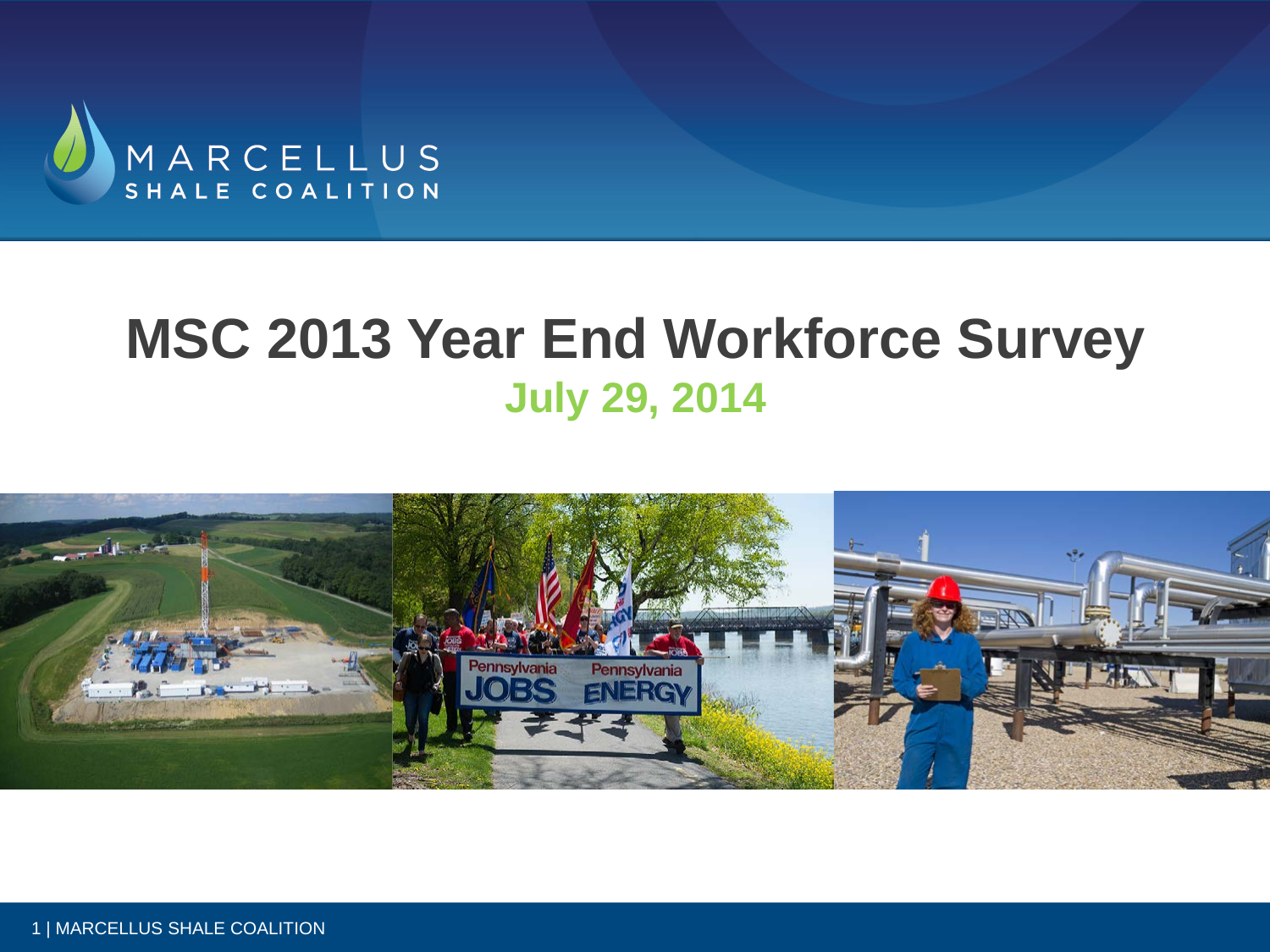#### **% Distribution of New Hires in 2013**



ARCELL  $U S$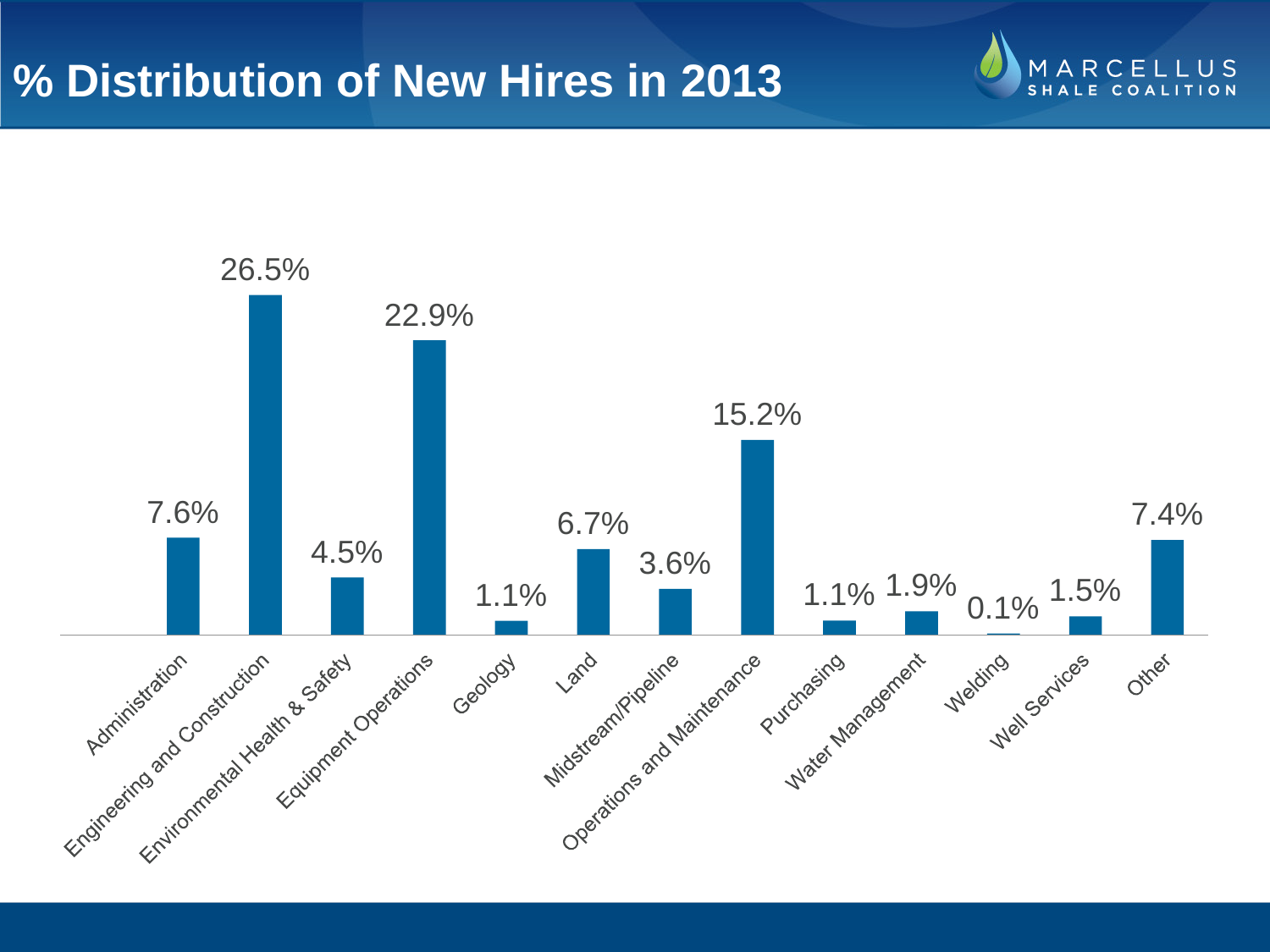

#### **Percentage of New Hires from the following Marcellus/Utica Shale States in 2013**

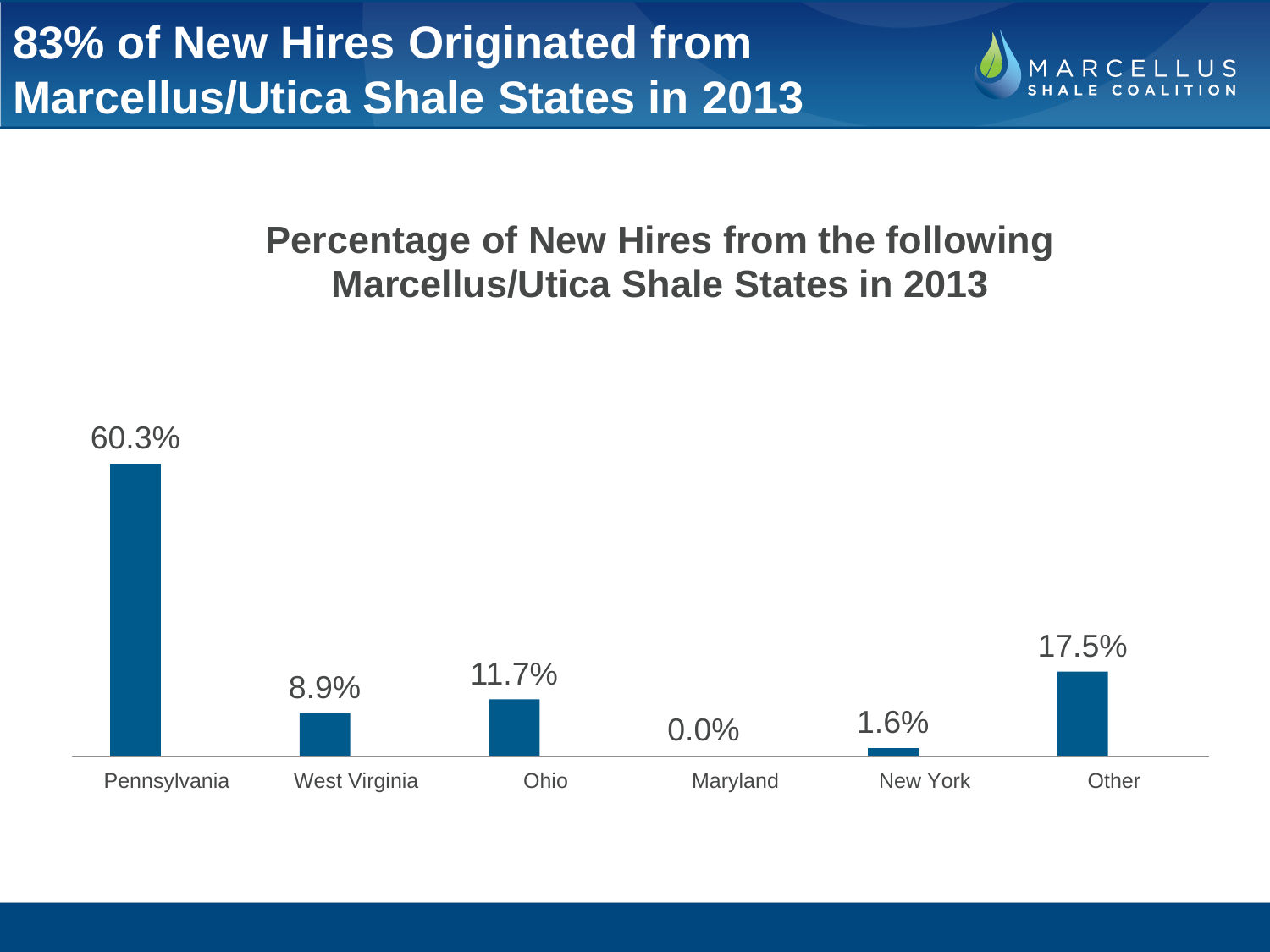

**46% professional 19% management**

- **Operators**
- **Technicians**
- **Business Support**
- **Professional**
- **Management/Executive**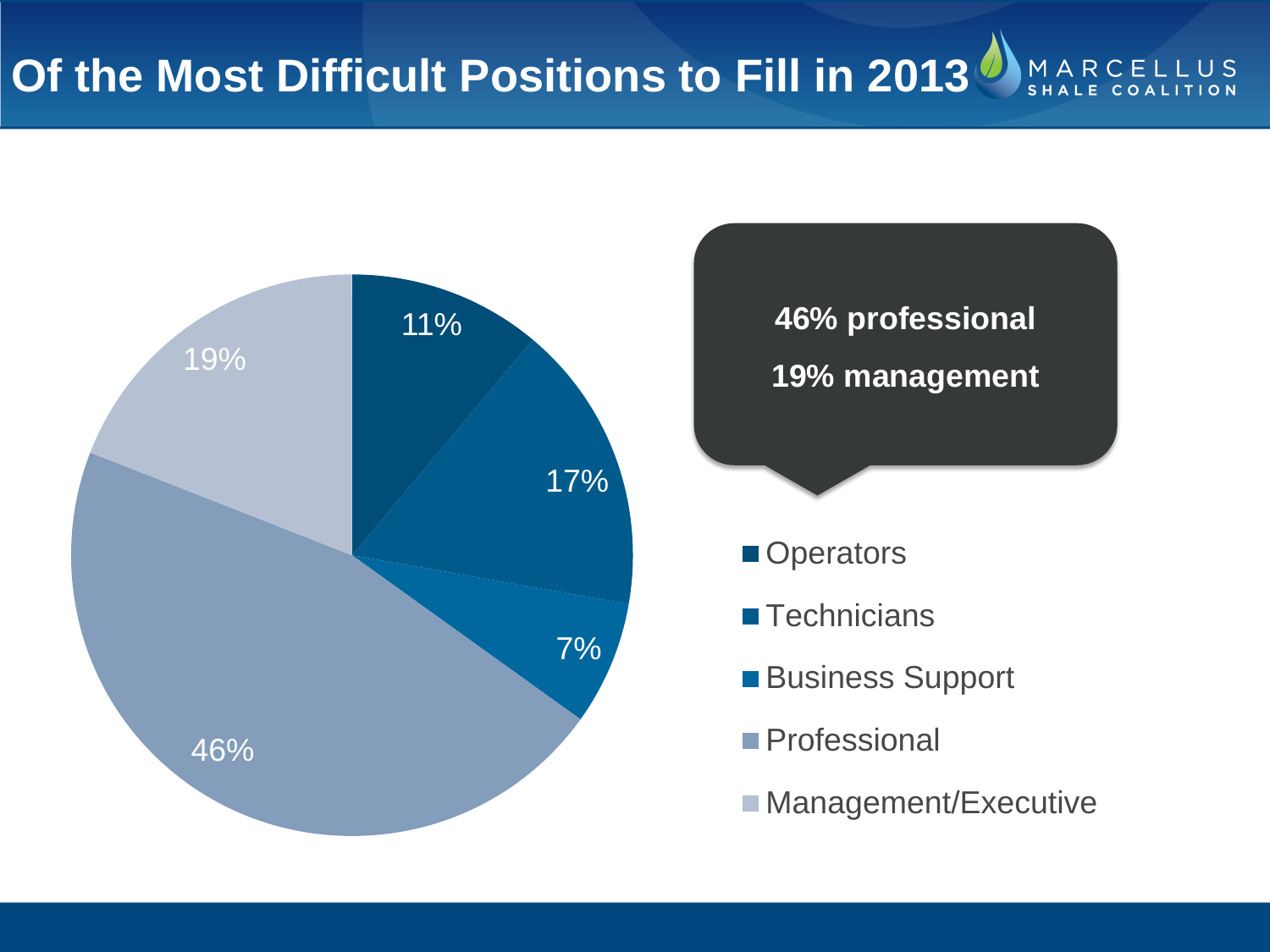#### **Positions most difficult to fill in 2013**



**ARCELLUS** M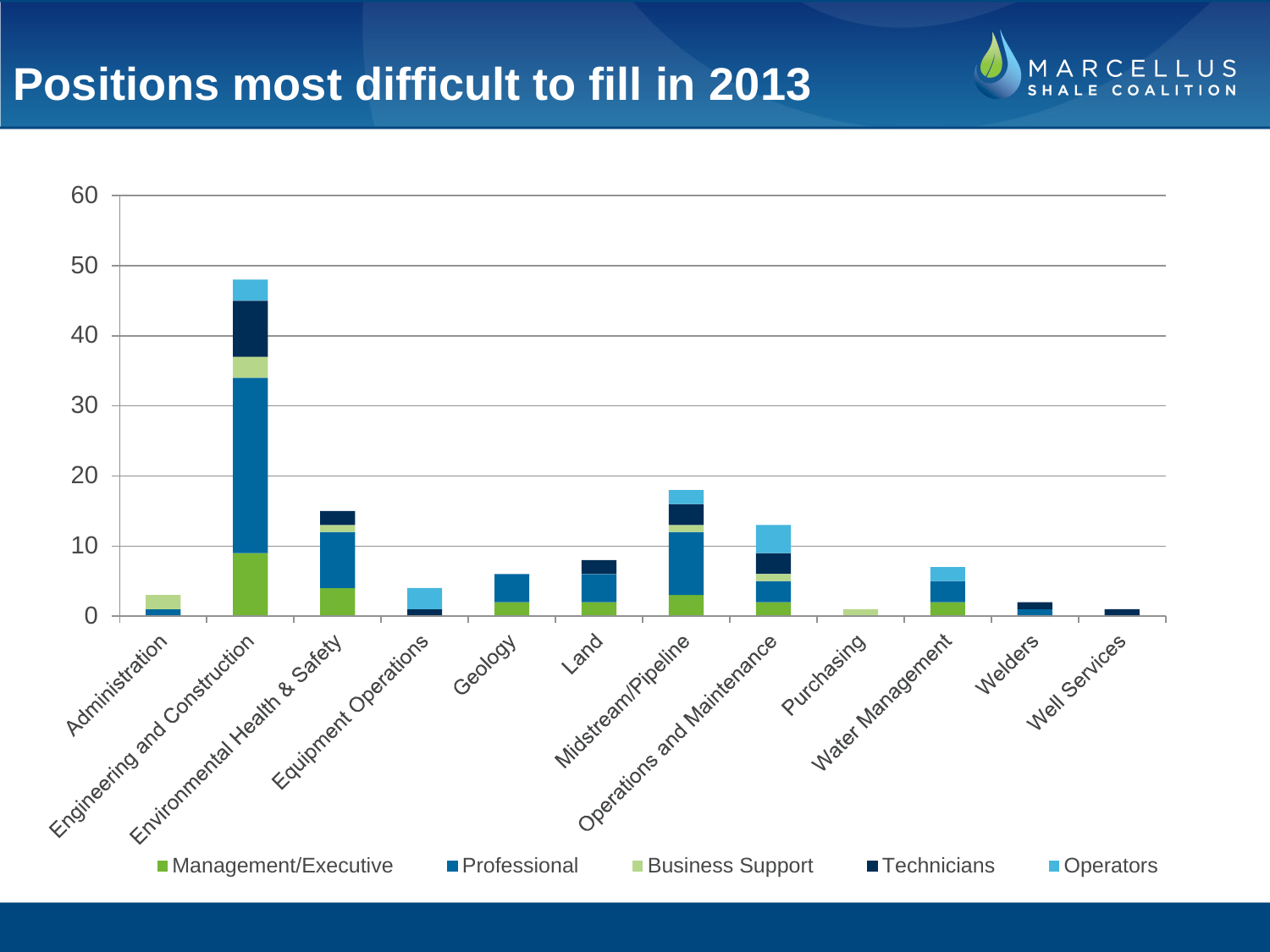

# Qualified Talent (knowledge and experience)

# Competition for Qualified Talent

## Willingness to relocate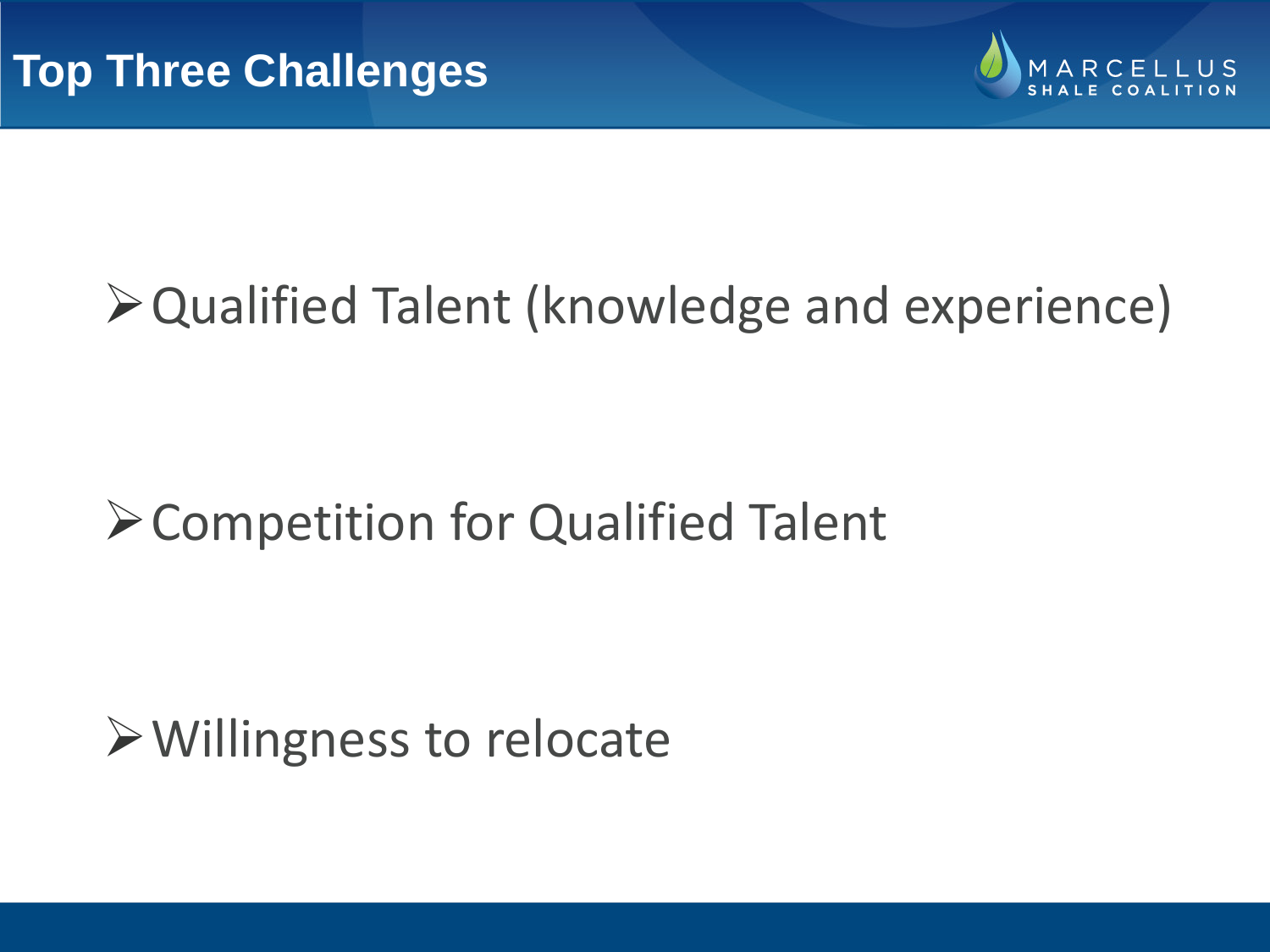#### **Recruitment Challenges**



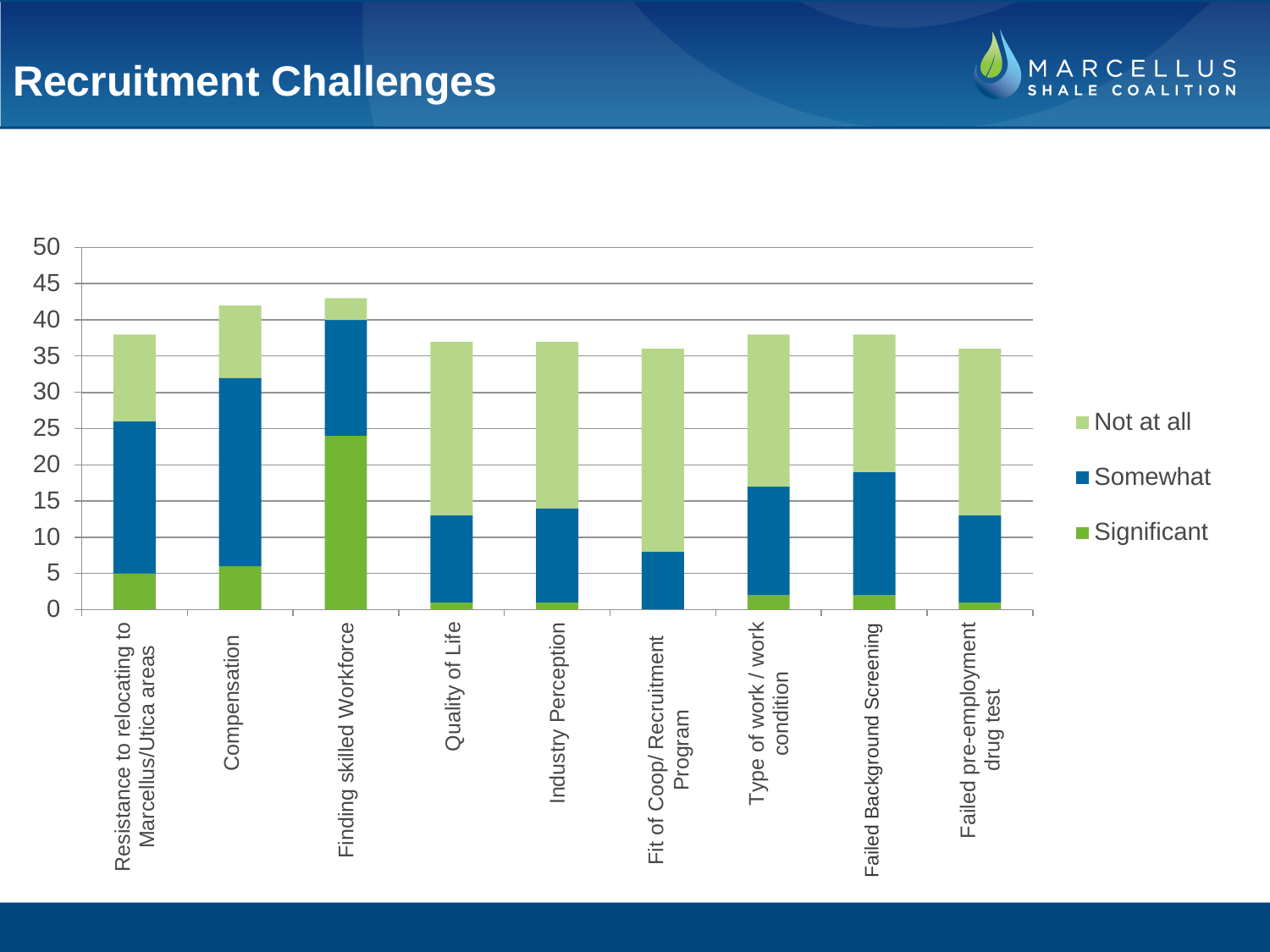## **More Than 2,000 New Hires Expected in 2014 ... in Which Regions?**



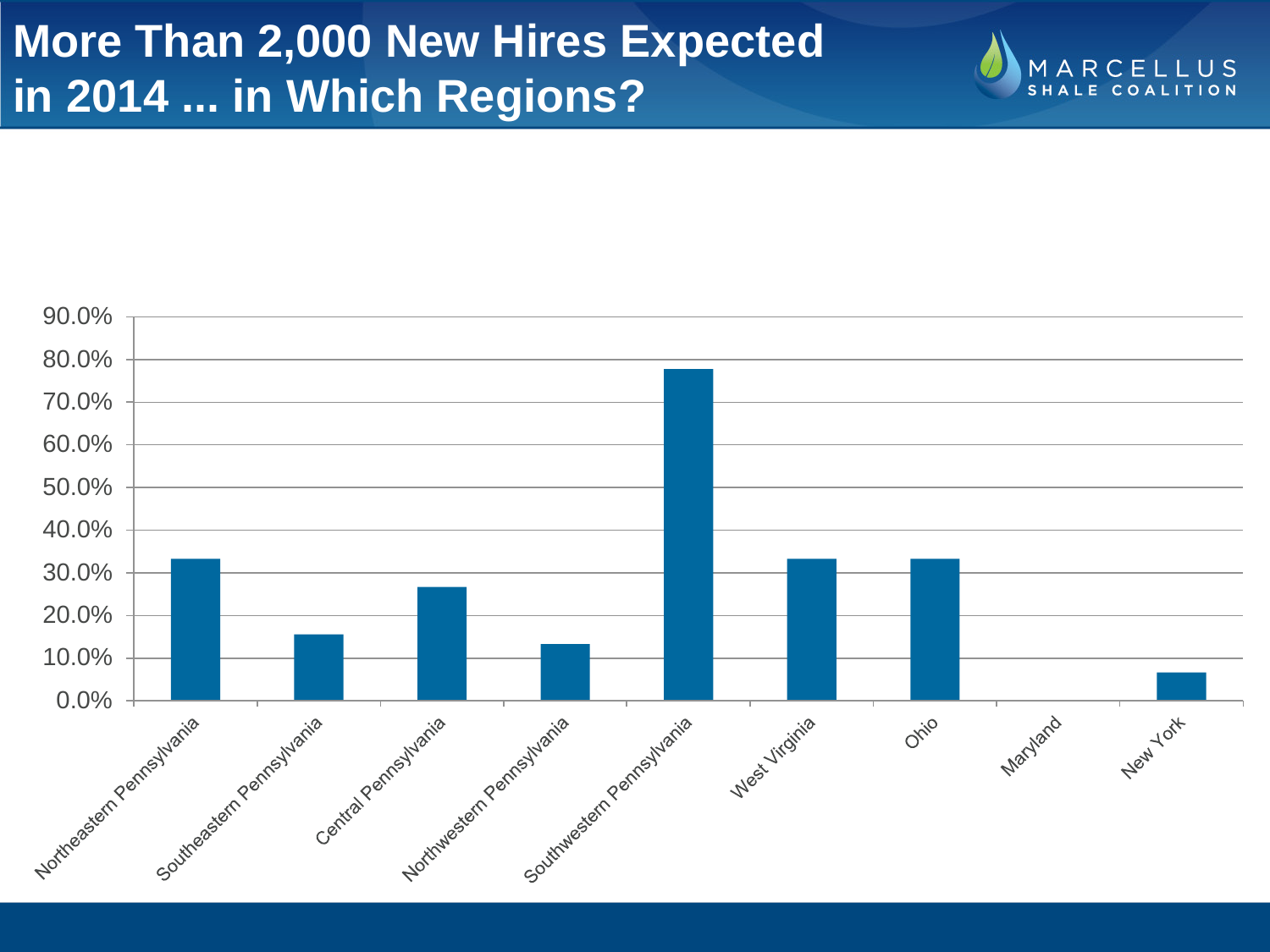## **More Than 2,000 New Hires Expected in 2014 ... in Which Functions?**



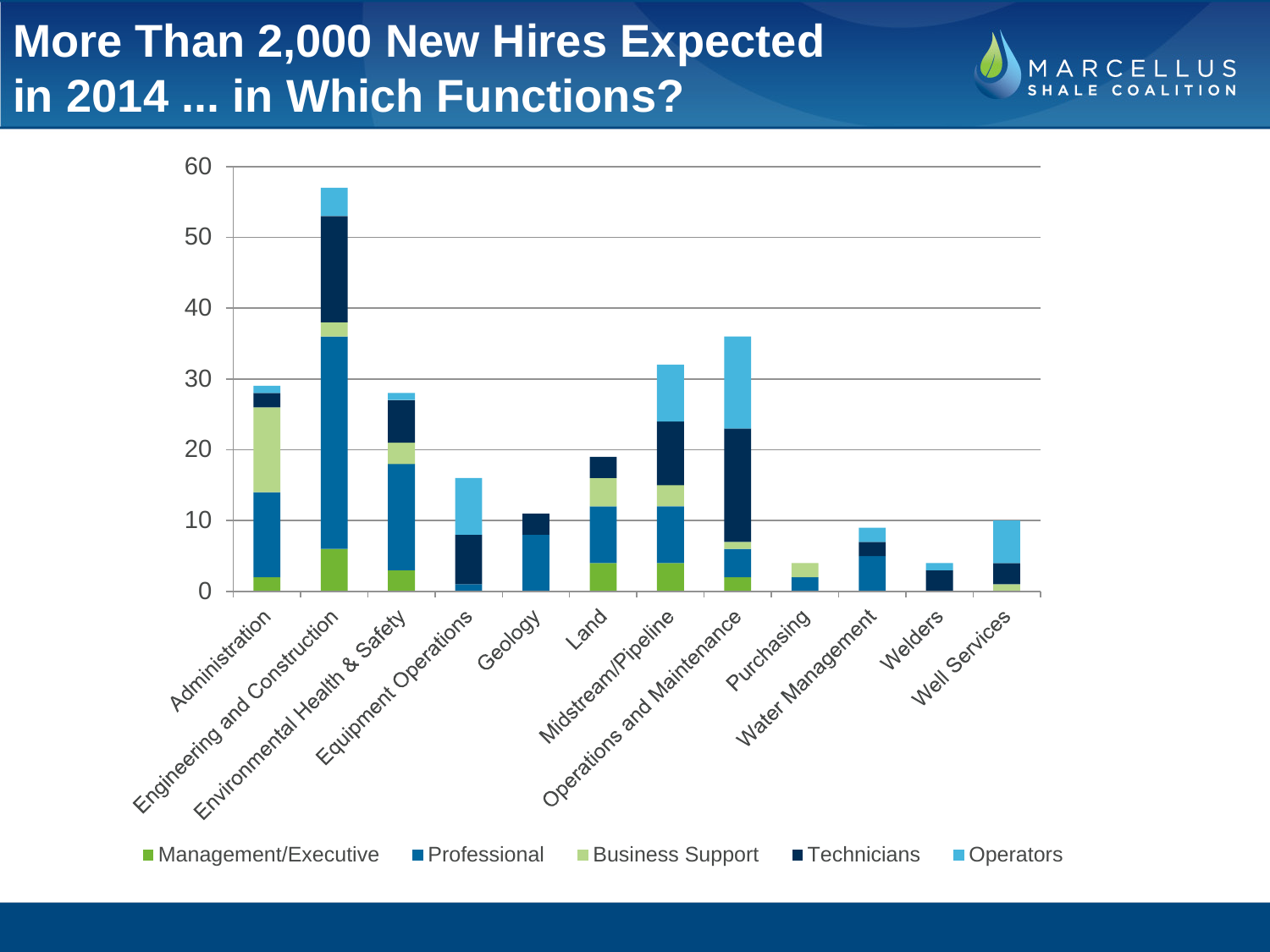#### **Outsourcing: Which Functions/Services?**



MARCELLUS **SHA**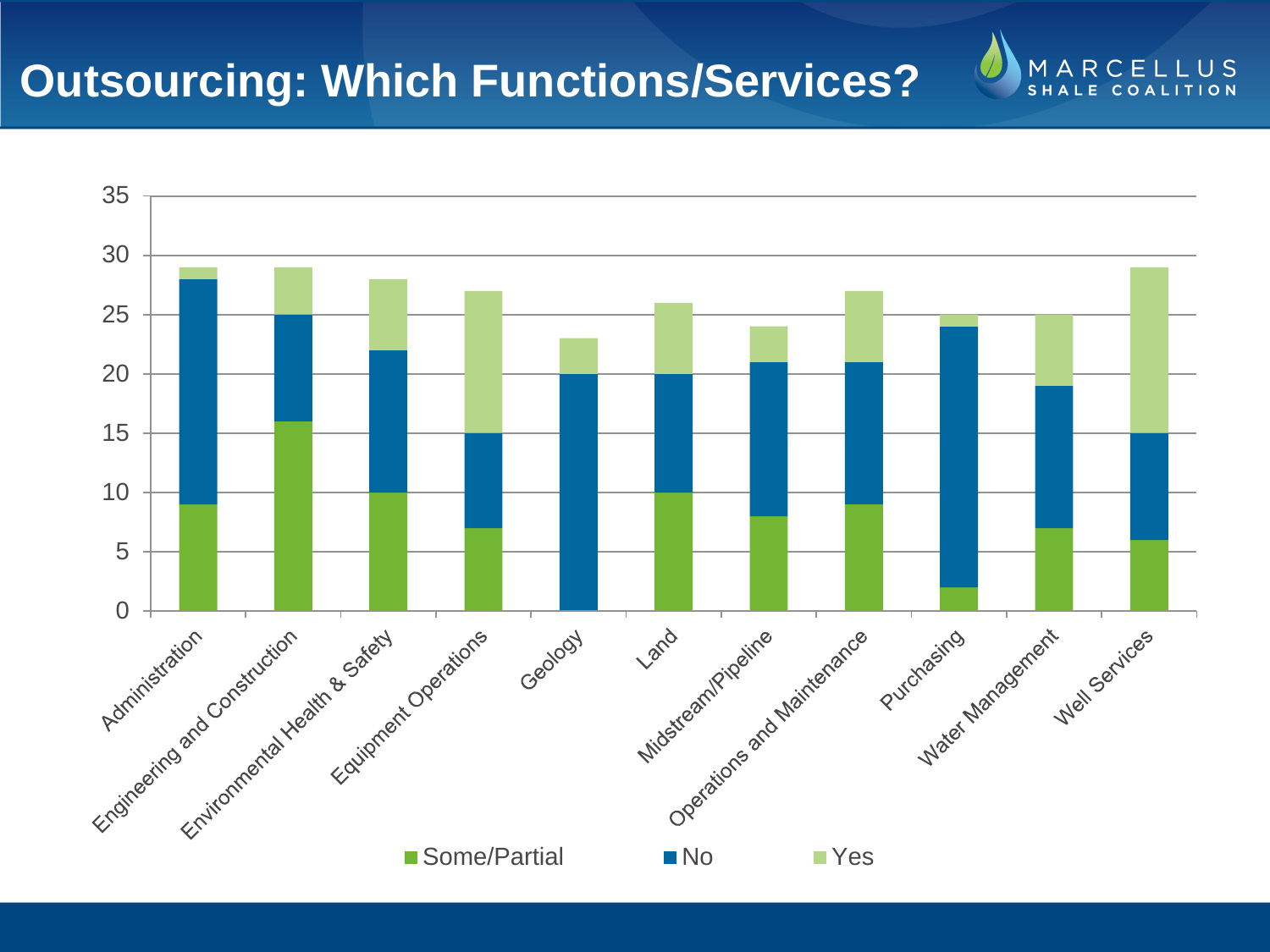### **We Need 4-year Degree Programs Beyond What is Currently Available …**



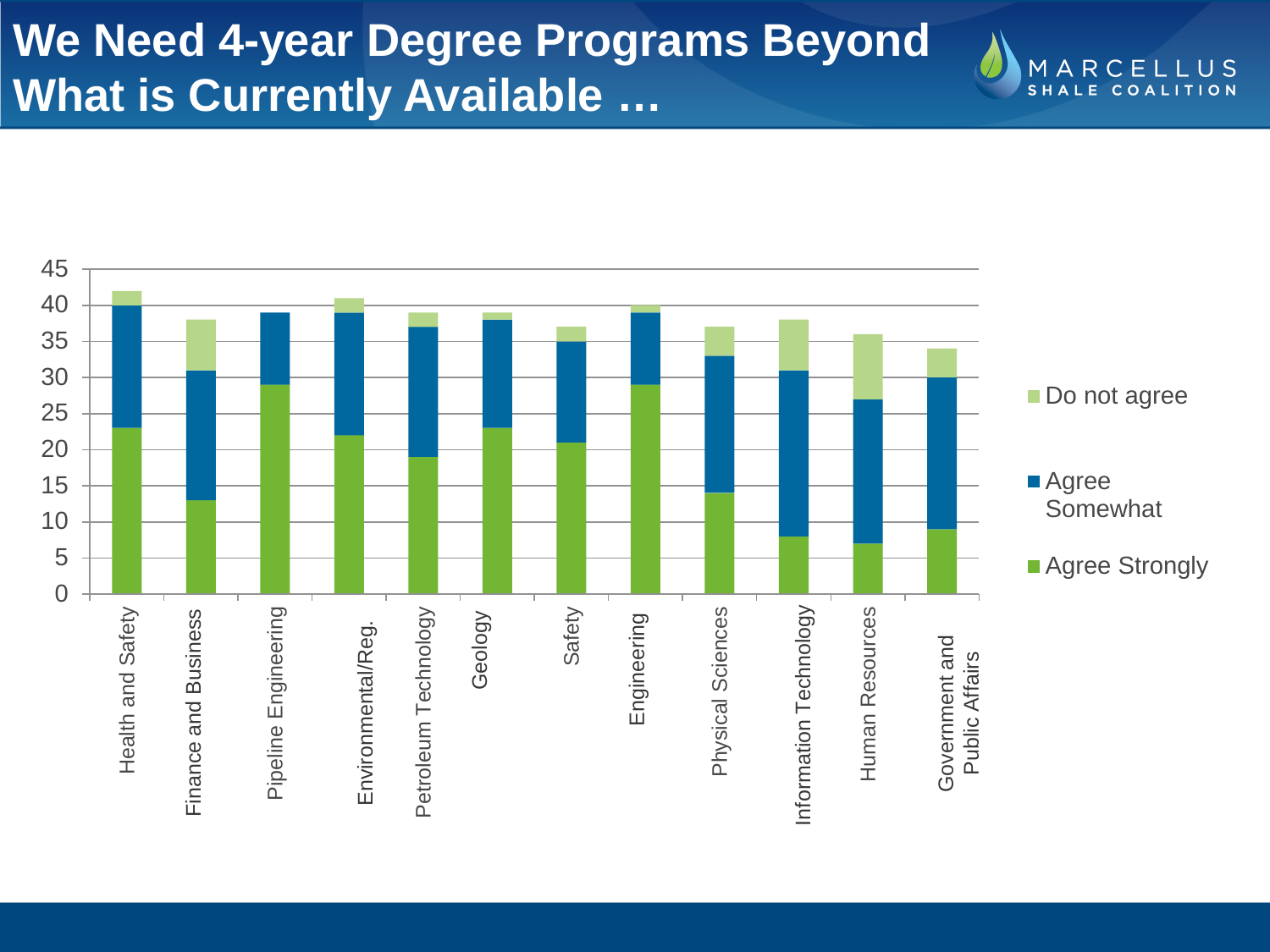### **We Need Certificate Programs Beyond What is Currently Available …**



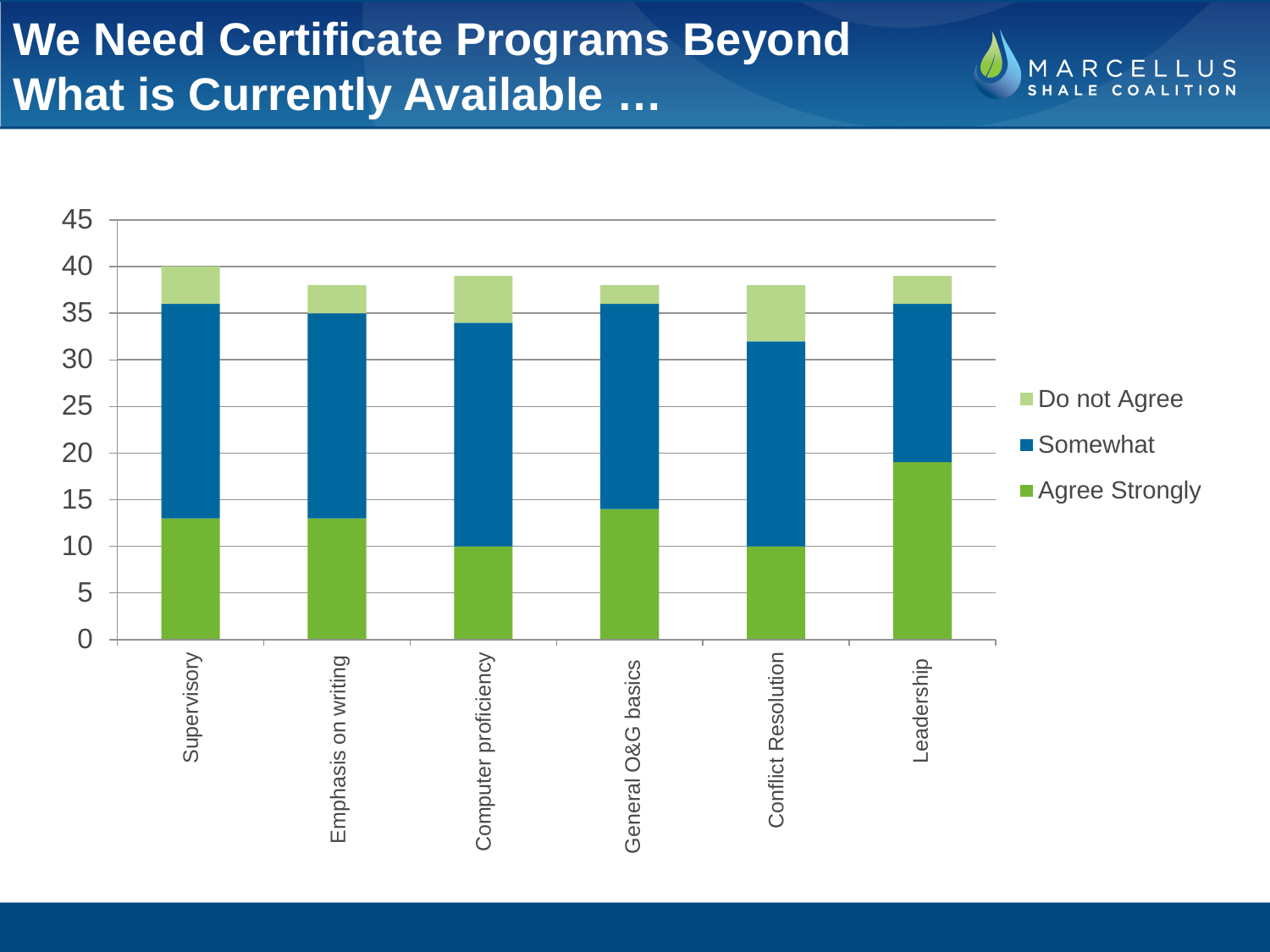**Diversity**



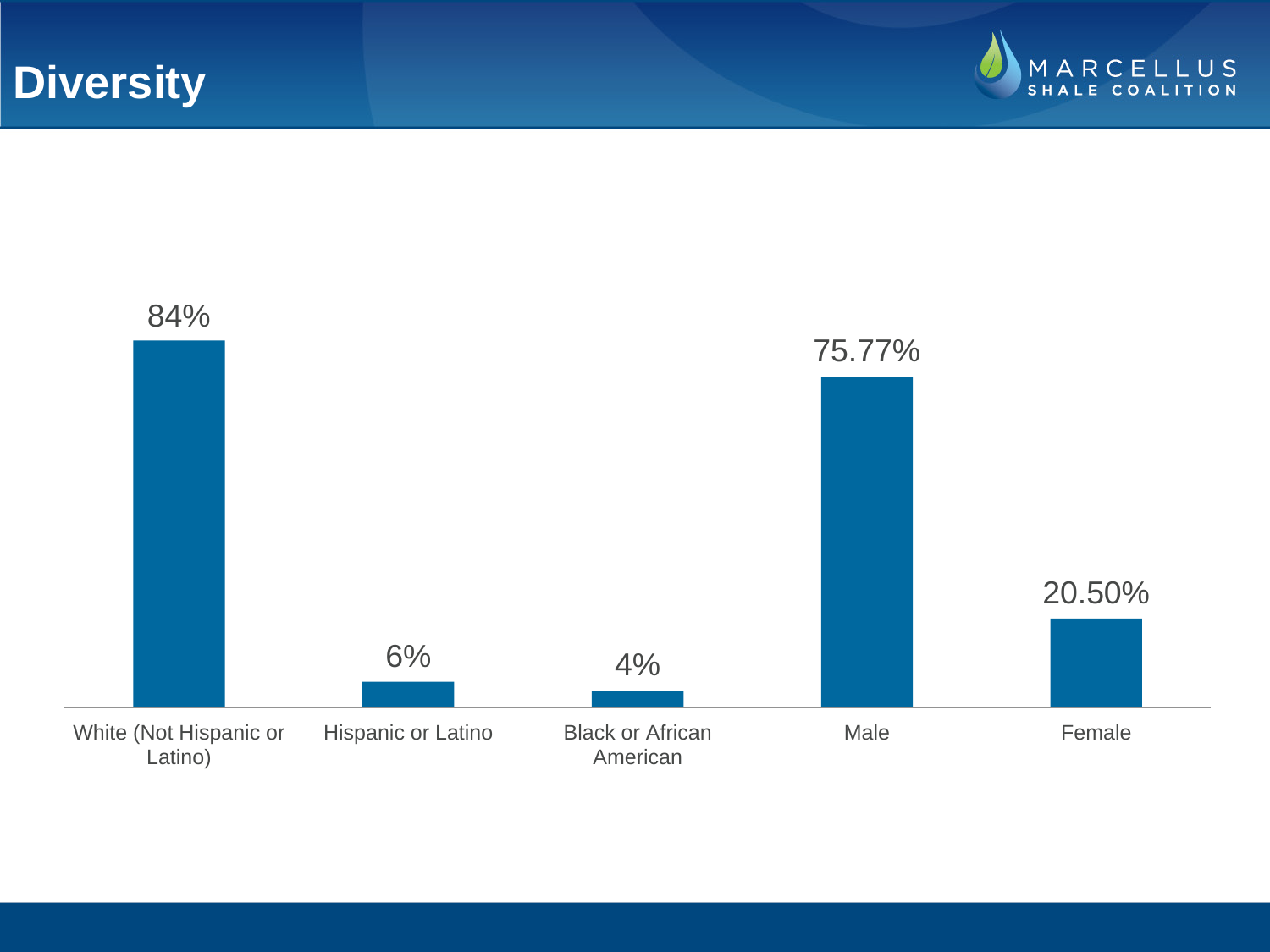#### **Top Recruiting Methods**



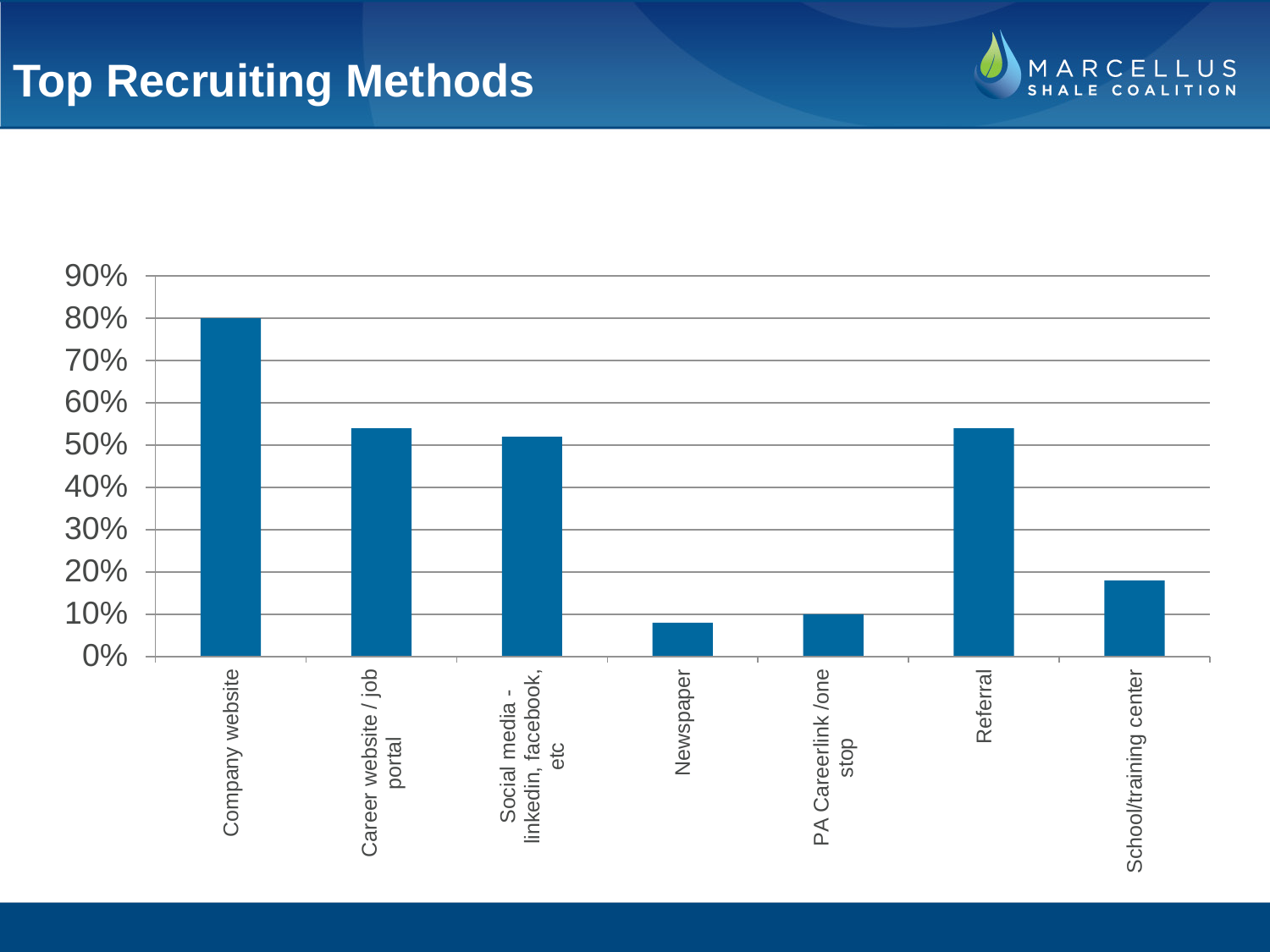#### **2013 MSC Member Company Participants**



- **Access Midstream Partners**
- **Anadarko Petroleum Corp.**
- **Atlas Energy LP**
- **Bergmann Associates**
- **Borton Lawson**
- **Bureau Veritas N. America**
- **Burleson LLP**
- **Burnett Oil Co., Inc.**
- **Cabot Oil & Gas Corp.**
- **Chesapeake Energy**
- **Chevron**
- **Chief Oil & Gas**
- **Cleveland Bros. Equip. Co.**
- **CMS Energy**
- **CONSOL Energy**
- **CSD Engineers, LLC**
- **Energy Corp. of America**
- **Entech Engineering, Inc.**
- **EOG Resources, Inc.**
- **EQT Corporation**
- **EXCO Resources (PA), LLC**
- **Fisher Associate PE LS LA PC**
- **FTS International**
- **Highway Equipment Company**
- **Holloman Corporation**
- **Hull & Associates, Inc.**
- **Hunt Marcellus Operating Co.**
- **Larson Design Group**
- **Laurel Aggregates**
- **Marcellus Shale Coalition**
- **MarkWest Energy Partners**
- **McCarl's Inc.**
- **McClure Company**
- **McNees Wallace & Nurick LLC**
- **Natural Resource Group, LLC**
- **Noble Energy**
- **Northwest Savings Bank**
- **Norton Rose Fulbright**
- **Nuverra**
- **Paul C. Rizzo Associates, Inc**
- **Percheron**
- **Philadelphia Energy Solutions**
- **PVR Partners**
- **Range Resources**
- **Ridge Policy Group**
- **RT Environmental ServicesS&ME Inc**
- **Seneca Resources**
- **Shell Appalachia**
- **F** Southwestern Energy
- **Specialized Desanders Inc.**
- **Summit Discovery Resources LLC**
- **Talisman Energy USA, Inc.**
- **TenCate Geosynthetics**
- **TestAmerica**
- **Tetra Tech, Inc.**
- **The Gateway Engineers, Inc.**
- **Trinity Consultants**
- **UGI Energy Services**
- **Weavertown Transport Leasing, Inc /Environmental**
- **WPX Energy**
- **XTO Energy**